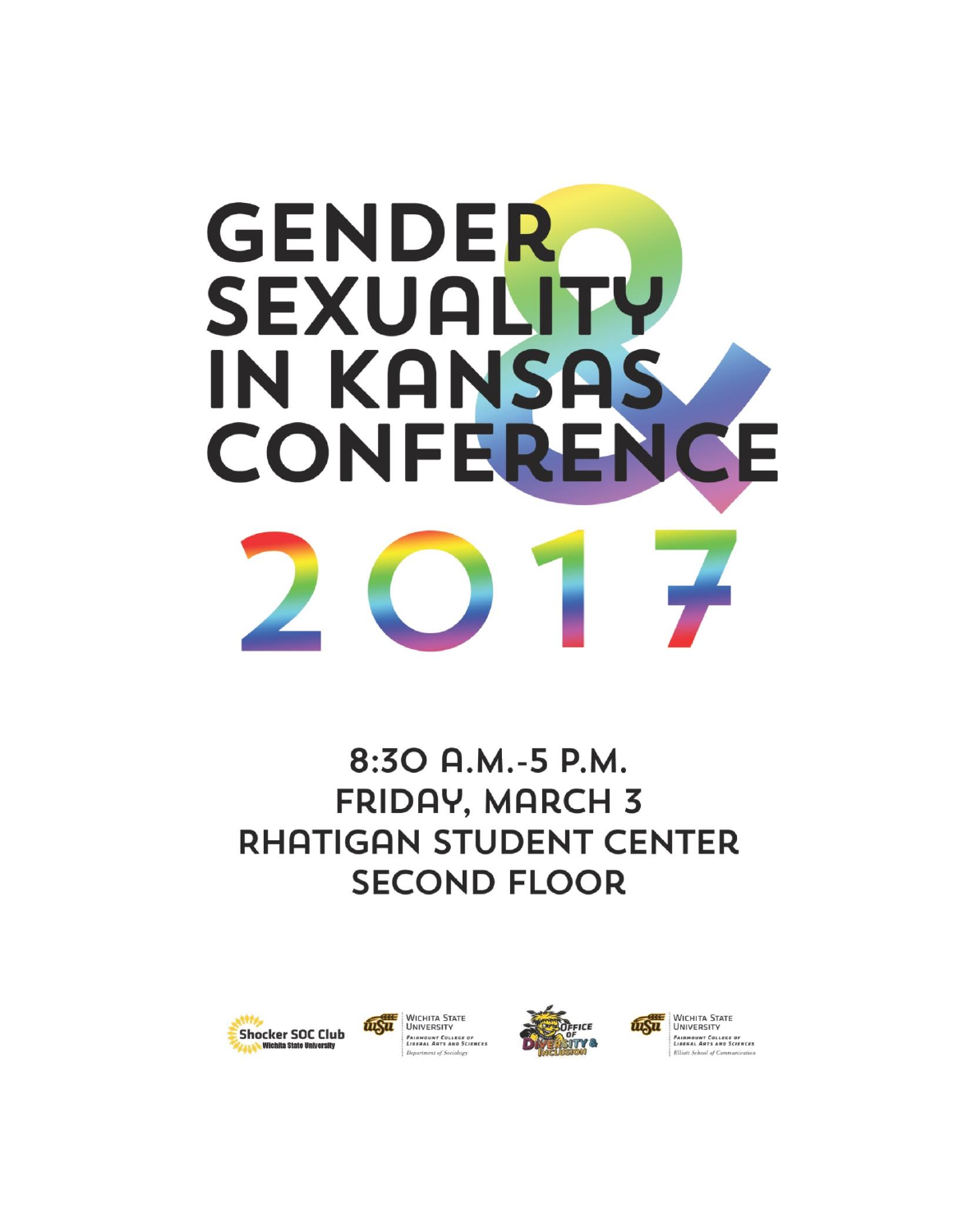# Agenda at a Glance

| $8:30 - 9:00$   | Registration                                                                                                                                                                                                          |
|-----------------|-----------------------------------------------------------------------------------------------------------------------------------------------------------------------------------------------------------------------|
| $9:00 - 10:15$  | <b>Breakout Session 1</b><br>A. Intersecting Identities (RSC 203)<br>B. Representations of Women in the Media (RSC 264)<br>C. Workshop: "Ground-Up Pedagogy: Building a Trans-Inclusive<br>Classroom(RSC 266)         |
| $10:30 - 11:45$ | <b>Breakout Session 2</b><br>A. Gender & Sexuality Research in the Heartland (RSC 264)<br>B. Keynote Speaker Joey Sprague: "The Academy as a Gendered<br>Institution" (RSC 266)                                       |
| $11:45 - 1:00$  | Lunch                                                                                                                                                                                                                 |
| $1:00 - 2:15$   | <b>Breakout Session 3</b><br>A. Sexuality in the Age of Social Media (RSC 203)<br>B. Workshops: "CPR and Sexuality" and "Sex, Alcohol, and<br>Gender" (RSC 264)<br>C. Workshop: "The Impact of Our Journey" (RSC 266) |
| $2:30 - 3:45$   | <b>Breakout Session 4</b><br>A. Gendered Pathways to Health (RSC203)<br>B. Social Justice Advocacy (RSC 264)<br>C. Workshop: "The Prevalence of Sexual Assault among College<br>Students" (RSC 266)                   |
| $4:00 - 5:00$   | Keynote Presentation with Joey Sprague (RSC 142):<br>"Be a Critical Consumer of Knowledge: Think like a Feminist<br>Methodologist"                                                                                    |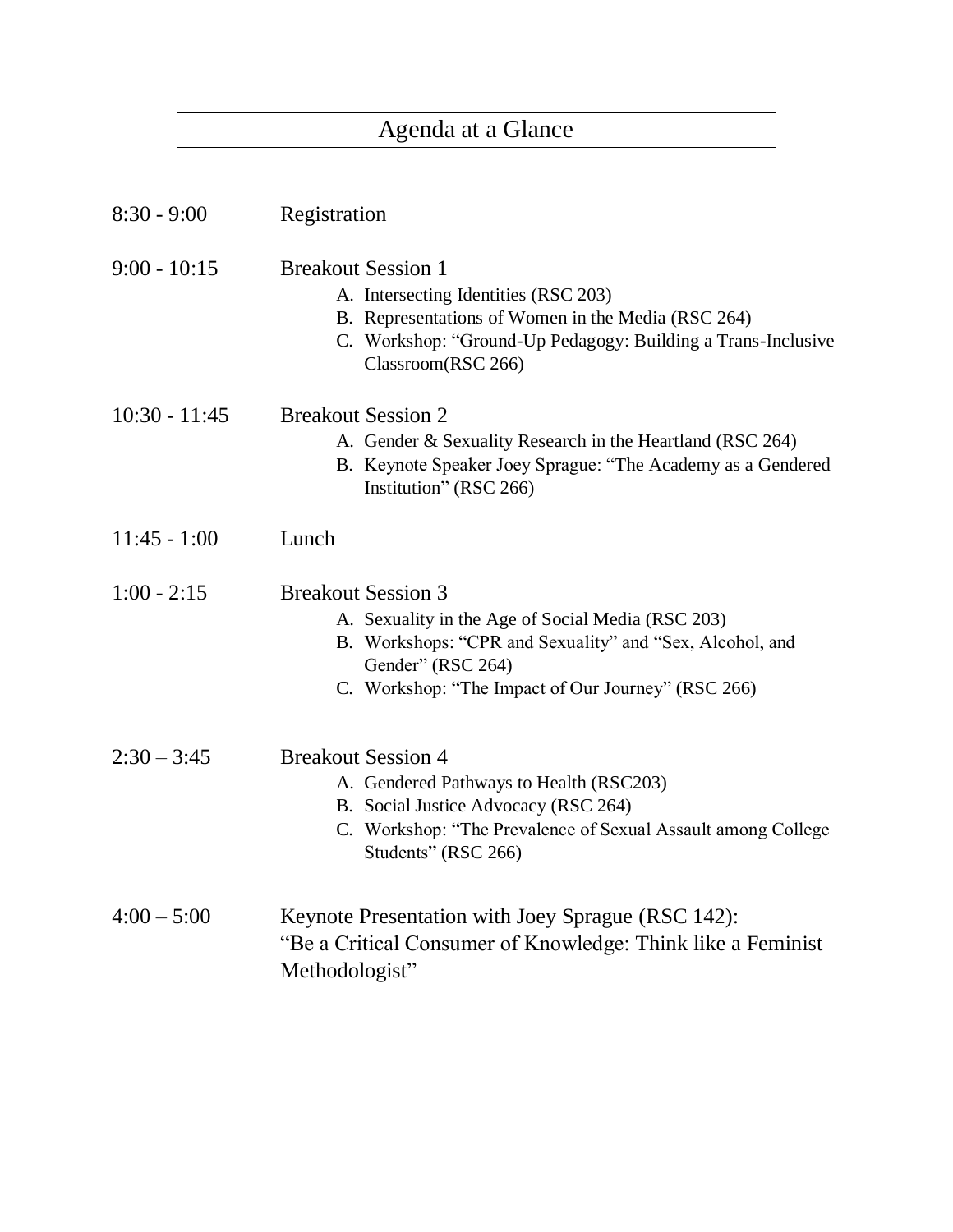# Session 1 9:00-10:15

# *A. Intersecting Identities*

# **Elnaz and the Magic Box: The Challenges of Impression Management for an Iranian Woman in the American Heartland**

*Elnaz Parviz (Wichita State University)*

It looks just like a small square-shaped garden of red roses planted in dark wool, with black fringe all around. It smells like childhood, like home. What it brings back though feels just like dark scratchy wool, no red roses. It throws me back into a different part of my life, a part during which I lived in denial, a part when I moved into a magic box to find myself friends from a different land to help me live life in their shoes instead of my own, friends from LA LA Land. I walked in Manolo Blahniks long before I saw a pair in real life. I wrote a sex column for a newspaper in an apartment on the Upper West side of New York City with Carrie Bradshaw, and moved to the Upper Eastside with Serena Van-Der Woodson and Blair Waldorf. I played poker with Bree Van-Dee-Camp and buried secrets in the ground with the ladies on Wisteria Lane. Then one day, my American Dream came true. I packed the memories of the days I had to wear my little garden of roses on my hair, and I moved to start a new life in the land of Lady Liberty. I knew my days were going to be brighter now that I got to live the stories of the Magic Box in broad daylight. Little did I realize that in broad day light, the stories in the Magic Box wouldn't look the same. Using Impression Management theory, I autoethnographically analyze my experiences as an Iranian woman who was exposed to American media, and formed perceptions about the United States that were not congruent with the reality of the Midwest. This autoethnography explains the challenges I face in daily life managing the impression that I would like to leave as an Iranian woman, and how American media played a role in creating these challenges.

#### **The Road Less Traveled: Intersectionality and Women's Pathways to Political Power** *Jamie Wooley-Snider (Wichita State University)*

This investigation explores the pathways to power that women navigate in their pursuit of political office, drawing from published research studies and public data sources. This historical review examines how pathways, election rates, and level of office held (local/state/federal) may be influenced by women's unique positions within the matrix of domination, resulting from the intersections of their gender, race, and class. Potential obstacles along pathways to power, such as media portrayals of female candidates and candidates of color, and facilitative factors, such as involvement in activism, will also be addressed. Implications of these processes and pathways as well as areas for further investigation will be discussed.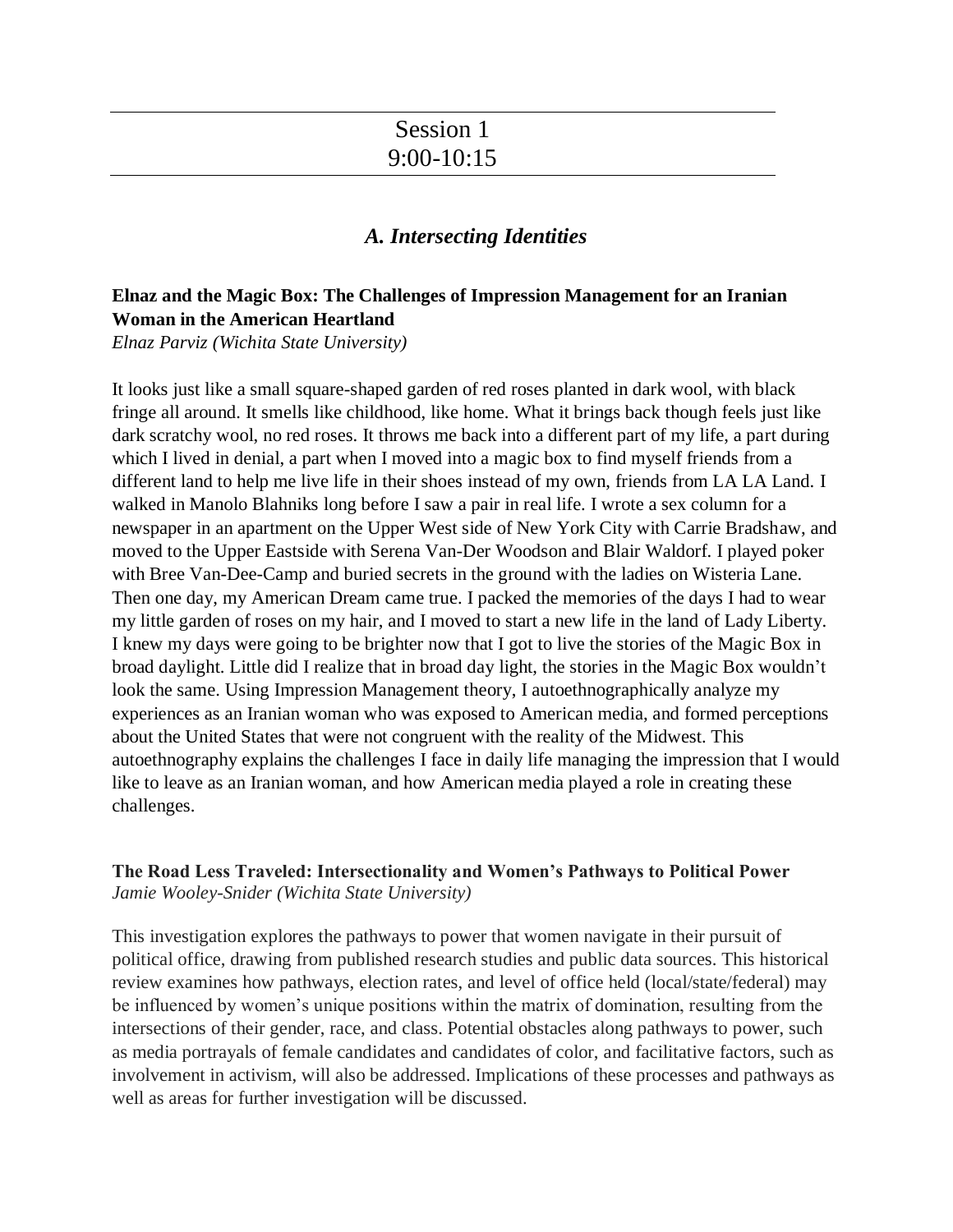#### **White Women for Trump: An Analysis of Political Commentaries**

*Dorothy Drew Garza (Wichita State University)*

Donald Trump's Presidential Candidacy produced widespread controversy, particularly concerning discussions of race and gender relations. Despite these controversies, 53% of white women voters, voted for Trump. White women were the only racial demographic of women voters that gave Trump a majority vote. Among the white women who supported Trump, was Tomi Lahren, a conservative political commentator and vocal Trump enthusiast. This qualitative pilot study uses thematic and content analysis to explore the rhetorical patterns of emergent race and gender discourses found in Lahren's pre-election, "Final Thoughts with Tomi" videos that have generated the most "likes" on Facebook. The goal of this investigation is to examine how Lahren's race and gender identities might influence the arguments that she produces in support of Trump's platforms—specifically on matters such as police brutality, immigration, terrorism, and current gender issues. In addition, this presentation will explore greater implications surrounding the saliency of race and gender in the subsequent electing of Trump.

# *B. Representations of Women in the Media*

#### **Bushwhacking Through Anaconda-Filled Jungles**

*Mark Nelson (Kansas State University)*

Expositing with the epistemological assumption that our individual and collective perceptions regarding particular groups of people are the result of assumptions that have compounded off of each other in a historical progression, the conception that the black female body is promiscuous can be examined and defined by various historic examples of the treatment of individual black females' bodies, and this treatment's universal attribution to all black female bodies. The maintenance of this attribution is monitored by the omnipresent and hegemonic presence of cultural voyeurism: the looming voyeur. Nicki Minaj in her music video, "Anaconda" is fully aware of the conceptions of the promiscuous black female body and the presence of the looming voyeur, and baits the voyeur as her intended audience, providing a perspective of the black female body as a being who literally embodies it. With the use of lyric and music excerpts from Sir Mixalot's music video, "Baby Got Back," Minaj gives a voice to the black female left voiceless in the video and in history. Minaj's perspective resists this hegemonic view and ushers in liberation to black female sexuality. With cinematic imagery and explicit lyricism, Minaj provides provocation that proves the intentionality wholly present in her rhetoric.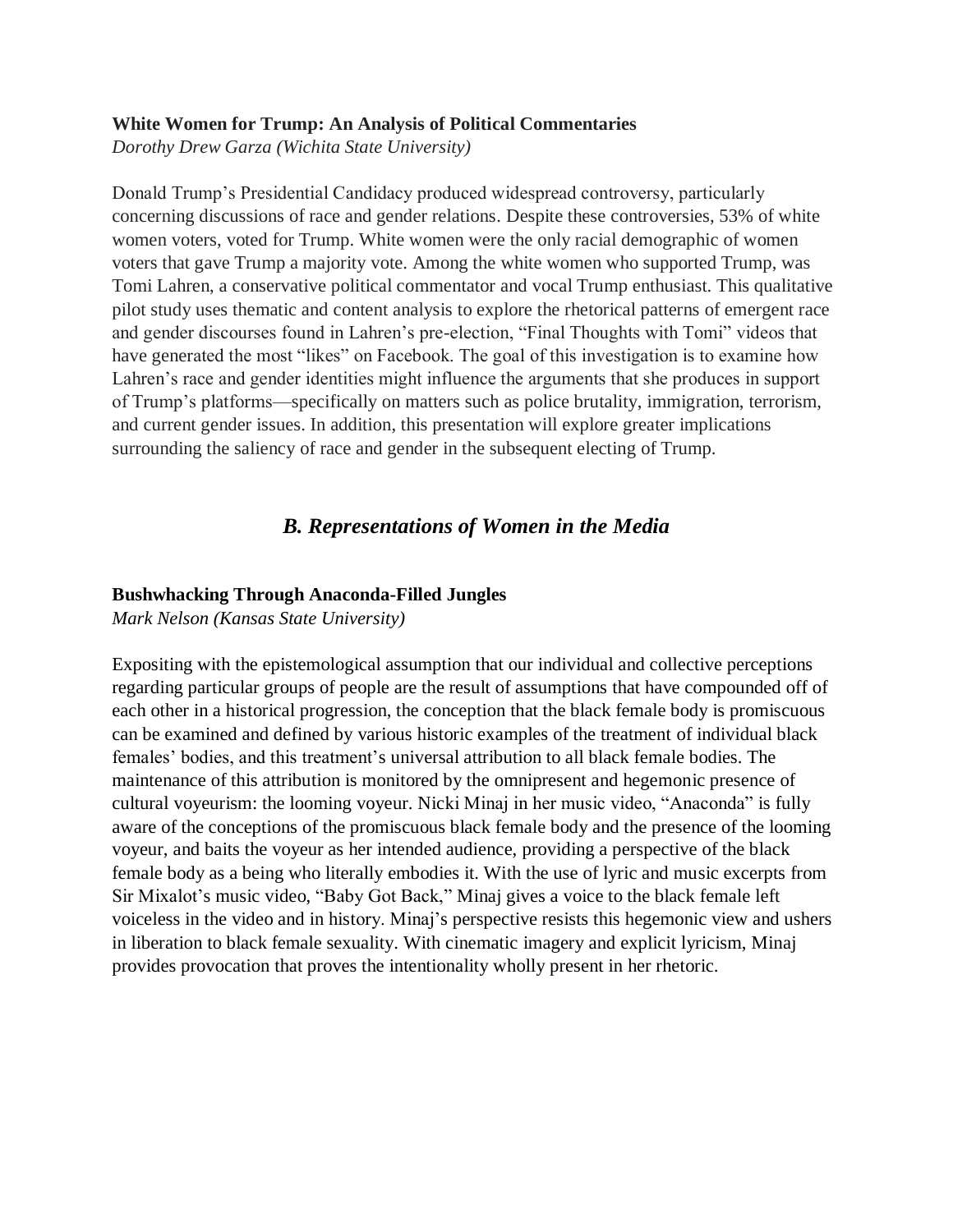#### **Soulless Angels: The Dehumanization of the Traditional Housewife in "La muñeca menor" and The Stepford Wives**

*Rebecca Bender and Amy Hein (Kansas State University)*

This presentation will explore how the Puerto Rican short story "La muñeca menor" (Rosario Ferré, 1972) and the American film "The Stepford Wives" (dir. Bryan Forbes, 1975), deconstruct the traditional role of the housewife by revealing its dehumanization of women. Each of these contemporary narratives explores and critiques, through the use of horror and symbolism, the ways in which traditional marriage erased women's identities, limited their freedom, and became complicit in 20th century domestic oppression. The fact that these two works were produced in different American subcultures during same decade further showcases the era's far-reaching dissatisfaction in terms of the limitations placed on female roles and identities. First, we will highlight the concept of the Ãngel del hogar (angel of the home), heavily rooted in Spanish and Latin American culture throughout the 20th century, and demonstrate its similarities to the midcentury American Housewife. Secondly, through analyses of both narrative's use of inanimate objects, dolls and robots, as symbols for the loss of personal identity and freedom, we will argue that the horror present in the symbolic female transformation serves to both criticize the role of the traditional housewife and to warn modern women of the risks posed to their identities (lives). In this sense, both the short story and the film advocate for women's recognition of and active struggle against the inevitable dehumanization of the domestic role. Finally, we will establish connections between Spanish- and English-speaking American cultures in order to establish a dialogue between Latin American and American literature that will allow for deeper understanding of the diverse cultural manifestations of resistance to traditional gendered roles and expectations.

# **Intercourse, Independence, and Immigration: The Promotion of Intersectional Feminism in Jane the Virgin**

*Ciera Dockter (Wichita State University)*

Airing on The CW, Jane the Virgin is a hit television show that tells the story of a devout, Catholic virgin who finds out she is pregnant after being accidentally artificially inseminated during a routine gynecologist checkup. While the plot may sound absurd, Jane the Virgin tackles real issues of gender equality and intersectionality. Intersectionality is the study of intersecting social identities and their relation to oppression, domination, and discrimination. Essentially, while feminism is concerned with equality between males and females, intersectional feminism advocates for equality between all women, regardless of race, ethnicity, class, or sexuality. To assess the presence of intersectional feminism in Jane the Virgin, a feminist critique was completed to answer the following research questions: Does Jane the Virgin promote or discourage feminism? How does Jane the Virgin address intersectionality? This feminist critique consisted of a textual analysis of five random episodes from season one. The emergence of the following themes supported the conclusion that Jane the Virgin, does indeed, promote feminism: Female characters are shown to be in control of decisions regarding sex, Female characters are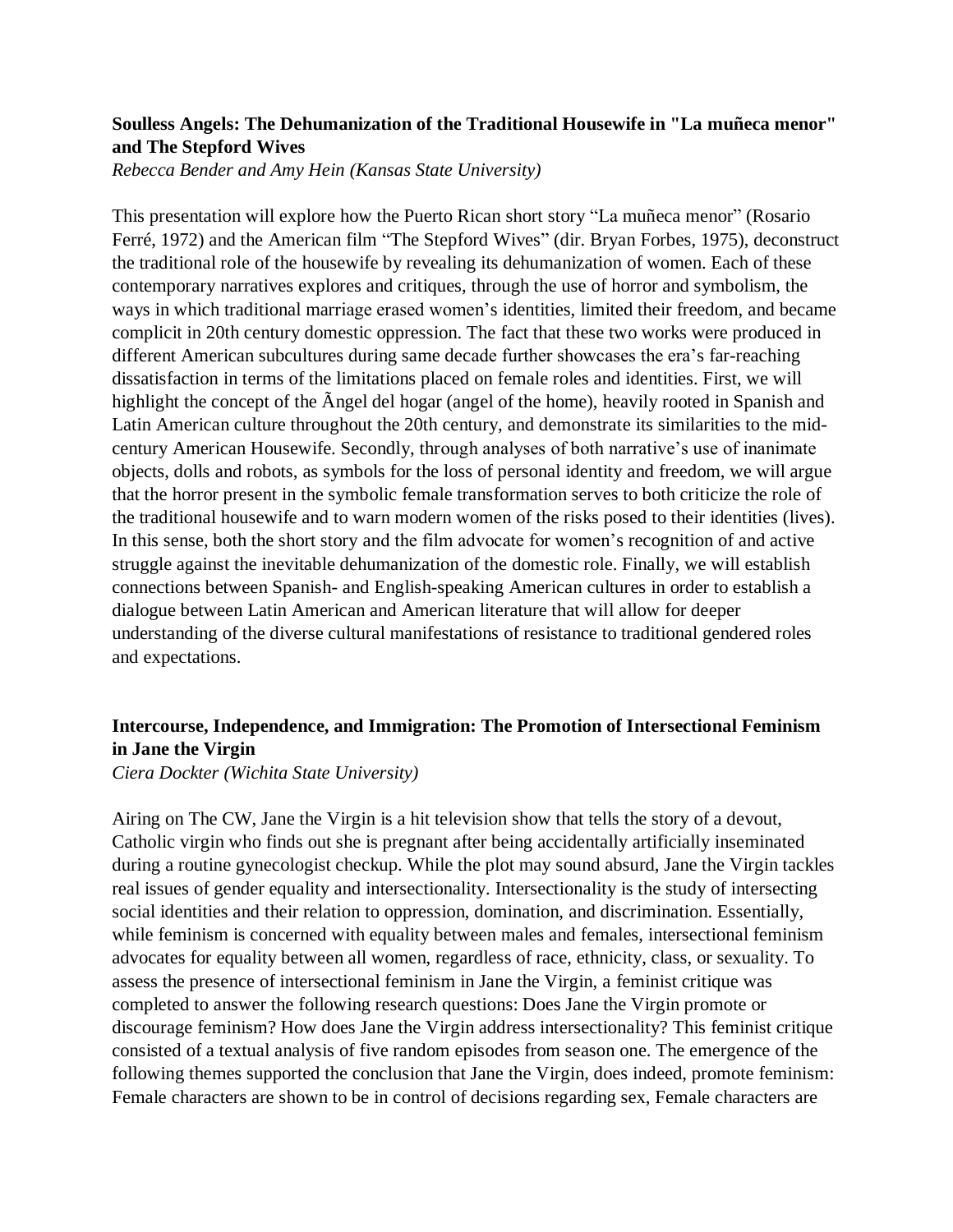shown to embrace their sexuality, Female characters are shown to be independent of men, Female characters have a sense of camaraderie, and Gender equality is encouraged in the workforce. The television show was also found to have addressed issues of intersectionality through the presence of intersecting classes, genders, religions, ethnicities, and sexualities. At a time in society when many women of all races and ethnicities are questioning how their rights and equality may change, Jane the Virgin isn't afraid to speak to its countless viewers on the issue of intersectional feminism.

# *C. Workshop*

#### **Ground-Up Pedagogy: Building a Trans-Inclusive Classroom**

*An Sasala and Alex Cloyd (University of Kansas)*

University of Kansas graduate students and researchers, An Sasala and Alexander Cloyd offer an hour-long pedagogy workshop for the 4th Annual Gender & Sexuality in Kansas Conference. The workshop provides resources for and education about the implementation of practical, respectful, ground-up-informed pedagogies relating to transgender identities, experiences, and studies. This presentation grows out of Sasala's and Cloyd's collaboration on Transgender Studies reading groups. By covering a range of inclusive practices, this presentation aims to advise colleagues about strategies for teaching Transgender Studies and creating inclusive and supportive classrooms. Each of the following sections will include targeted presentations followed by time for questions; topics will include:

- Identity (5min): a discussion of basic to advanced understandings of the differences between personal and social definitions and experiences of identities
- The Transgender Umbrella (5min): a basic overview of terms related to transgender identities/experiences
- Pronoun Protocols (10min): an overview of commonly used personal pronouns, how to ask about and exchange pronouns within and outside the classroom, and how to use proper pronouns without prematurely outing someone
- Resource Materials for Helping Transitioning Student (5min): overview of state and national organizations providing mental health, financial, family, legal, and educational support to transitioning students and their support networks.
- Earning and Keeping Trust (10min): a discussion related to professional intimacy and trust-building between patient and nurse
- Creating Safe & Secure Spaces via Affective Recognition (10min): a discussion about the emotional nature of identity experiences and the importance of recognizing/respecting identities within classrooms, offices, and other spaces
- Earning and Keeping Trust (5min): a discussion related to professional intimacy and trust-building between professor and student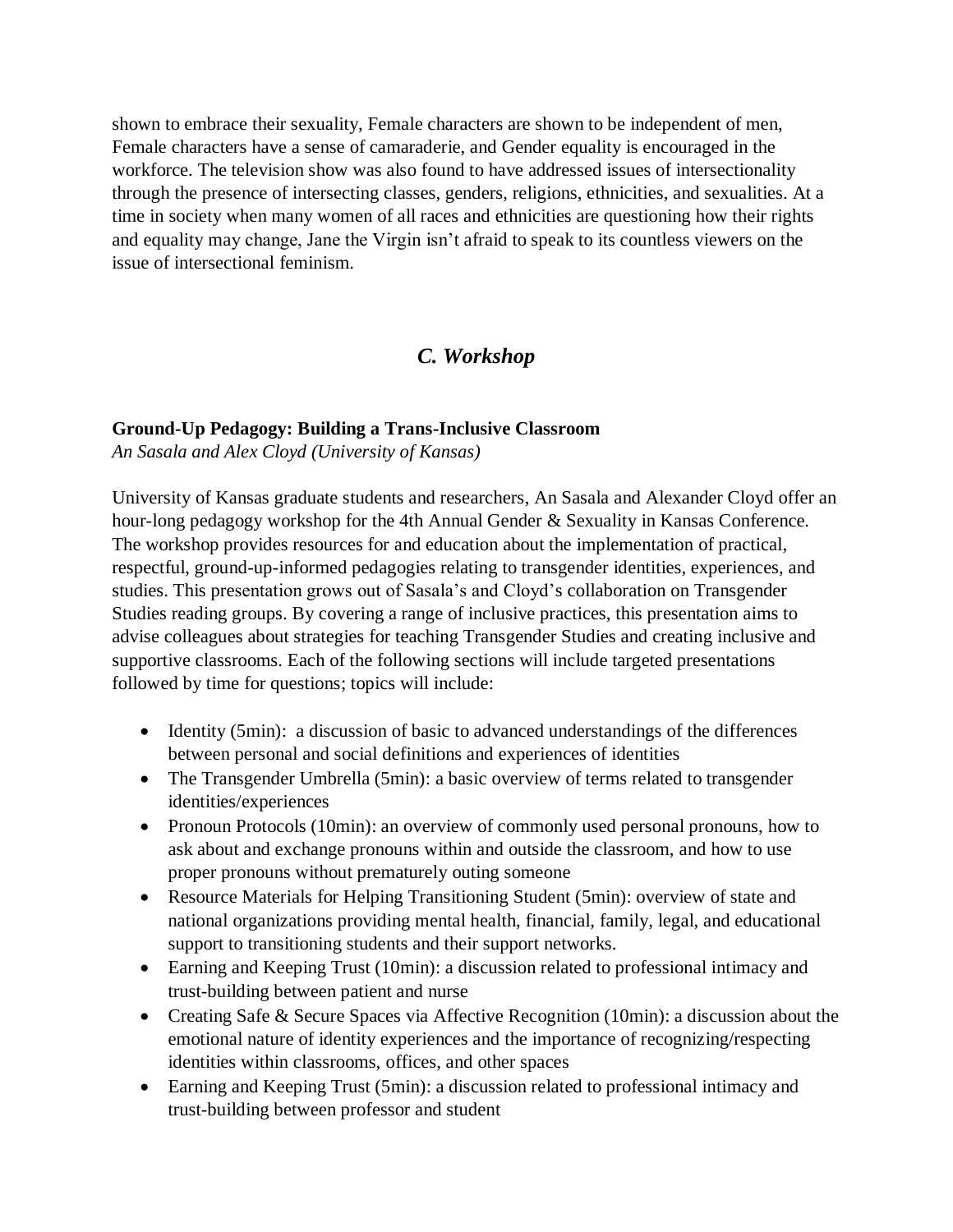- Syllabi (15min): a discussion of what constitutes an inclusive syllabus and whether or not to explicitly state pronoun protocols, examples and a sample reading list will be provided
- Final Questions and Closing (5min)

| Session 2     |
|---------------|
| $10:30-11:45$ |

# *A. Gender & Sexuality Research in the Heartland*

#### **The Cycle of Violence Continued by the State**

*Gabrielle Hull (Kansas State University)*

Domestic violence shelters in the Midwest have been tailored toward a cis-gender, heterosexual, white female who has experienced intimate partner violence. This means that for those outside this narrow category, these emergency services fail those that have survived trauma and are seeking help. This presentation discusses interviews with several directors who operate domestic violence shelters in the Midwest to understand the difficult decisions about who shelters can and cannot accept. In particular, I will focus on the funding they receive from the state and regulatory barriers attached to this funding that prevents domestic violence shelters from servicing all survivors. Drawing from these interviews and my personal experience as an employee at a domestic violence shelter in the Midwest, this presentation will highlight the devastating consequences of turning members of the LGBTQ community away from emergency domestic violence shelters. The issue of who can access domestic violence services is deeply political and has a profound effect on survivors.

# **How Student and Faculty/Staff Perceptions of Diversity Differ Based on Gender and Sexual Orientation**

*George Yancey and Jayashree George (Emporia State University)*

During the spring and fall 2016 semesters, we surveyed the students, faculty, and staff of a Mid-Western university. We asked them (1) whether their department creates an inclusive and accepting environment that enhances learning for students and (2) whether their department creates an inclusive and accepting environment that enhances the quality of work for employees. We gathered the student data via email with SurveyMonkey. Ninety students responded. We collected the faculty and staff data during departmental meetings. Eighty-two faculty and staff responded.

When we compared student perceptions to faculty and staff perceptions of campus inclusivity, we found a significant interaction between Type of Participant (student vs. faculty/staff) and Gender. While the male students perceived less inclusion than the female students, the female faculty and staff perceived less inclusion than the male faculty and staff. Another significant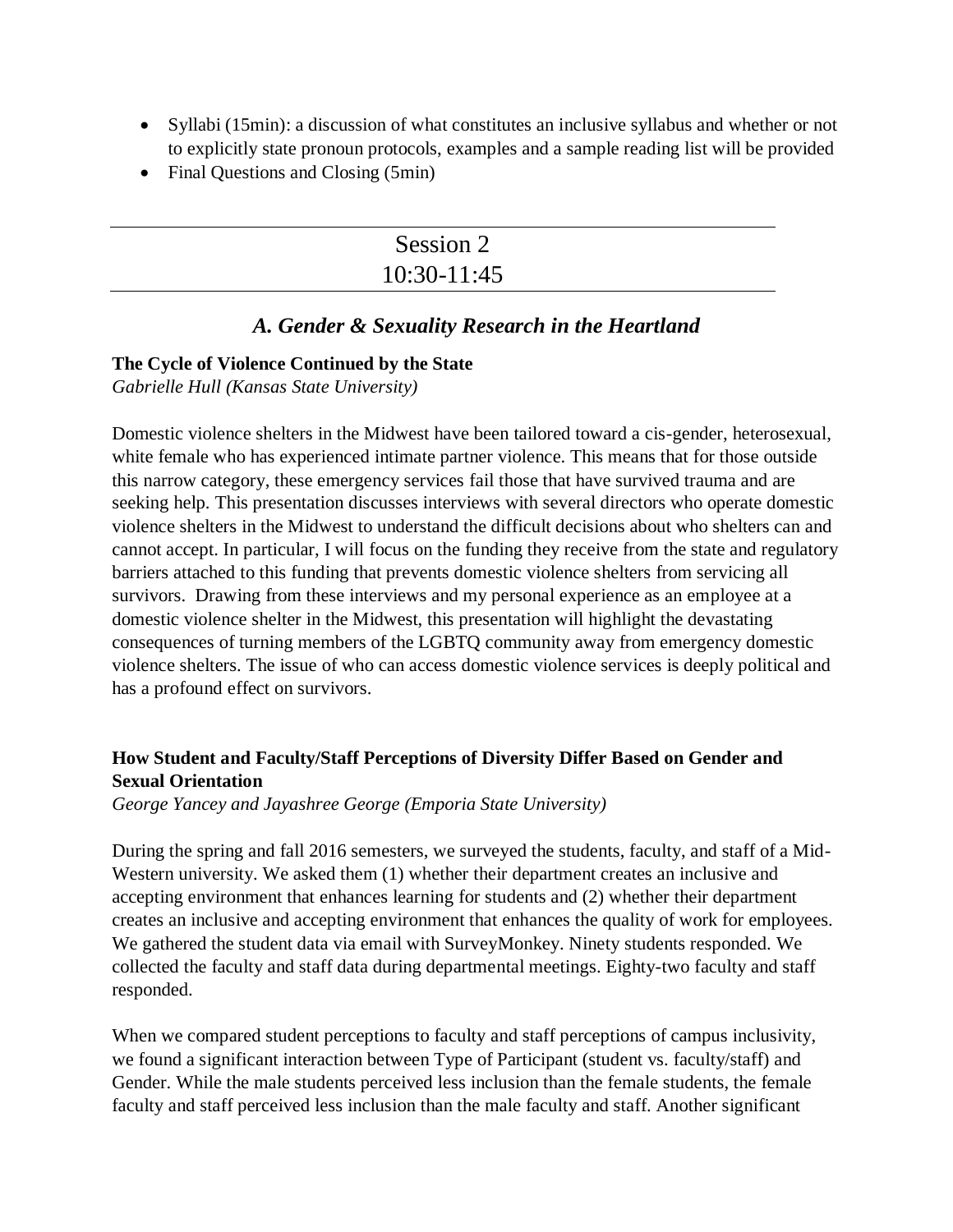interaction was found between Type of Participant (student vs. faculty/staff) and Sexual Orientation. While the non-heterosexual students perceived less inclusion than the heterosexual students, the heterosexual faculty and staff perceived less inclusion than the non-heterosexual faculty and staff.

To make sense of the gender interaction, we used Nieto et al.'s (2010) concepts of social status and social rank. While men enjoy more power and privilege in society at large due to their social rank, in the Teachers College of this university the male students are a small minority and, subsequently, probably have lower social status. As Nieto et al. explain, social status can change from one social situation to another, while social rank is not subject to contextual changes. The gender ratio among the faculty is more balanced than among the students and many of the male faculty members hold positions of authority.

Regarding the sexual orientation interaction, we observed that while both lesbian and gay students and faculty were in the minority, the students were more dispersed, while many of the lesbian and gay faculty members were in the same department, a department with an inclusive environment towards differing sexual orientations.

# **"I Wish I Knew..." Using High Schooler's narratives to Show the Need for Comprehensive Sex Education in Kansan High Schools**

*Haley Kottler and Sarah Kuborn (Kansas State University)*

Sex education has been widely debated in the United States for a few decades. This debate always centers itself on whether sex education should draw on facts about sexual health, or on taboos and moral codes regarding high schooler's romantic and sexual relationships. Many Kansas high school sex education programs promote abstinence-only education, yet such programs are problematically villainizing sex and stigmatizing sexual awareness. This presentation will focus on preliminary data drawn from a study that surveyed over one hundred Kansas State University Family Studies and Human Services students about their experiences with sex education in Kansas. The survey responses are from Kansas State University Family Studies and Human Services students on their experiences with sex education in Kansas prior to coming to college. This survey consists of quantitative and qualitative data. It also incorporates sentence stems to center the voices of the students and the ability to share their own personal experiences. Through my initial findings of this research, overwhelmingly students responded that they wish they had known more through their high school sex education curriculum. Through this project, I will show a correlation between abstinence-only sex education and negative self-esteem, risky sexual behavior, improper contraceptive use and villainization of sex. This project also intends to show the importance of progressive policies centering on reproductive health and sex education in Kansas and other Red states.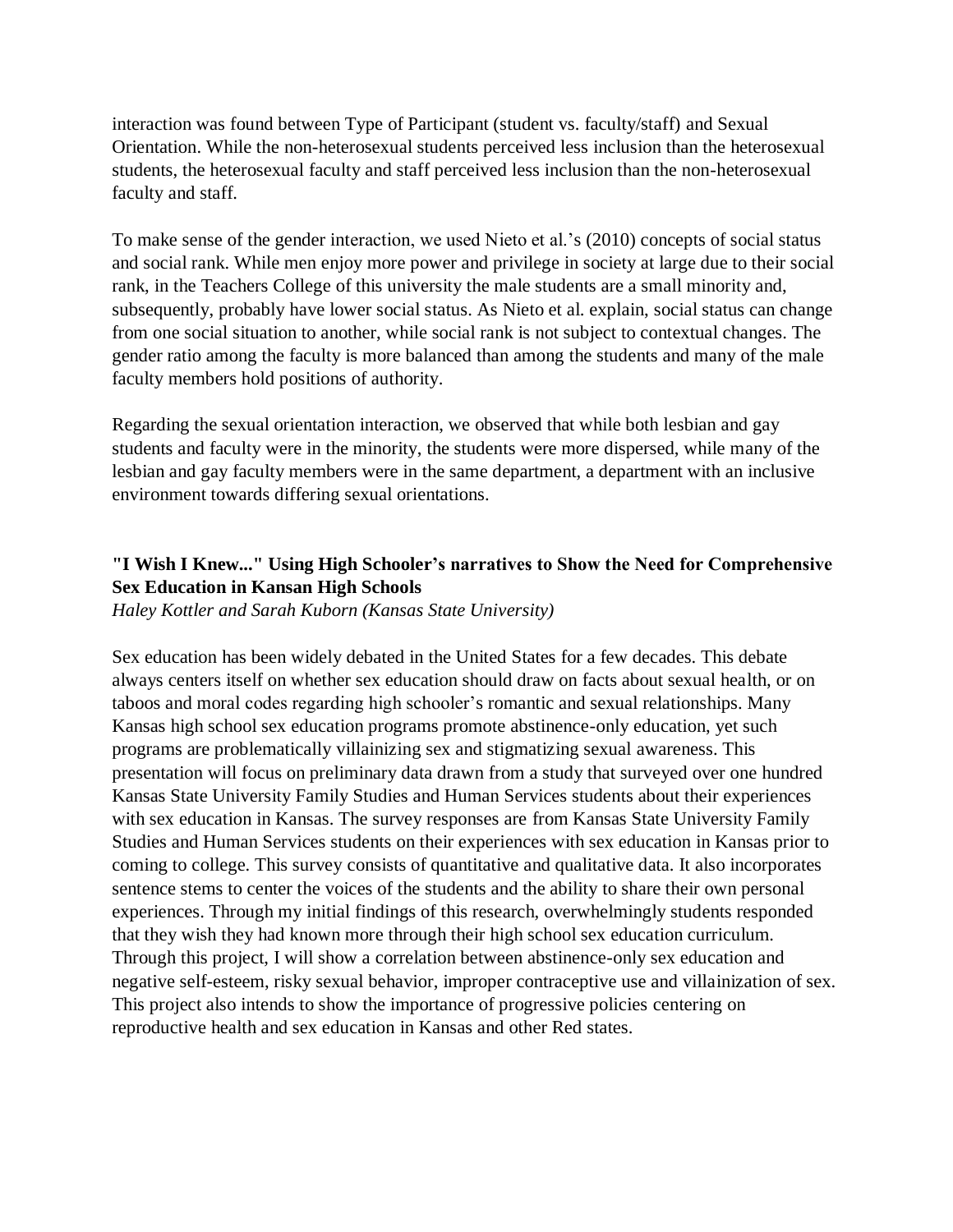# *B. Keynote Speaker Joey Sprague: "The Academy as a Gendered Institution"*

We tend to think of organizations as being generic—if there is unfairness in an organization, it is because of the misdeeds of specific actors. However, Joan Acker argued, work organizations are typically structured by gender. In this talk, I describe how the academy is characterized by the kinds of policies and practices that Acker identifies as properties of a gendered organization. I particularly focus on the practices for evaluating scholarly work: teaching and research.

| Session 3   |
|-------------|
| $1:00-2:15$ |

# **A. Sexuality in the Age of Social Media**

#### **Explicit Media Usage and the Differentiation of Self**

*Christopher Jensen and Marciana Vequist, PhD (Emporia State University)*

Because of the ease of access to sexually explicit media (SEM) today, many people use SEM independently and as part of their intimate relationships. We adapted Murray Bowen's theory of differentiation and a revised version of Donald Mosher's sex guilt inventory in order to analyze SEM usage. This study examined survey responses of 356 students at a small, Midwestern university to find links between emotional differentiation, SEM usage, and sexual judgmentality (AKA sex guilt). We hypothesized that participants who tested with low differentiation scores and who used SEM would be more judgmental of the sexual habits of others, but also that the judgmentality would disappear for those with high differentiation scores. Data show that Non-SEM-Users have consistently higher judgmentality than SEM-Users; differentiation as a whole had no relationship to SEM usage, though factors of differentiation could have a complex interplay with SEM usage. This study sheds some light on the nuances of relationship dynamics and SEM usage.

#### **The Trouble with Tomi: Problematic Rhetoric on Social Media**

*Tara Terwilliger (Kansas State University)*

Social media outlets such as Youtube have become popular venues for individuals to receive quick news. Yet such news often lacks credibility and often promotes sexist, racist, and classist agendas. Tomi Lahren's Youtube channel is a key example of this rhetoric. Her political responses during 2016 election went viral amassing tens of millions of views. Laharen, a 24 year-old woman with extremely conservative views, claims to speak on the behalf of all conservative women. This presentation will deconstruct and analyze Tomi Lahren's arguments against women's issues. Specifically I look at her "Final Thoughts" segments degrading the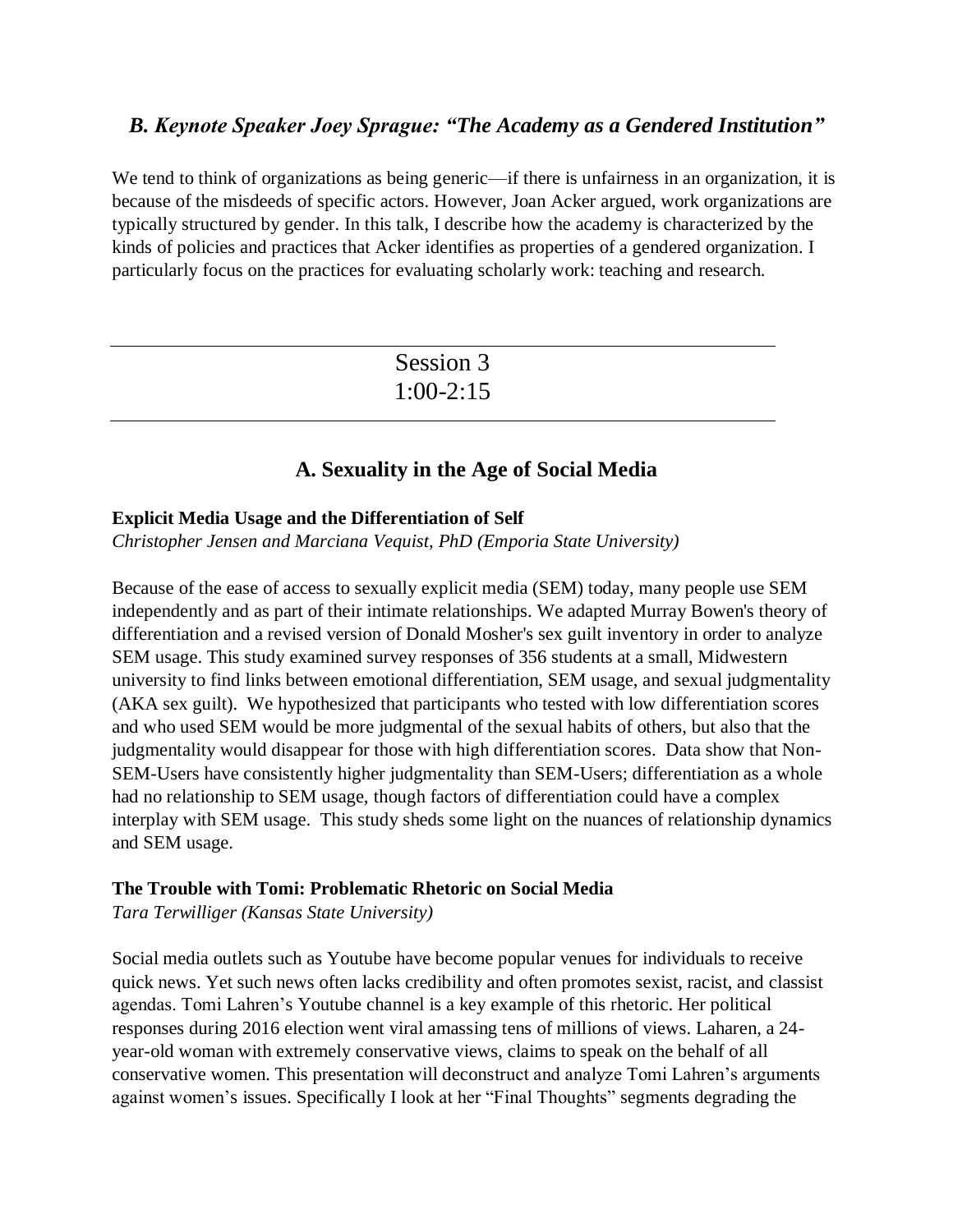Women's March on Washington where I will show her fallacious rhetoric is anti-woman, antifeminist and heterosexist. Laharen's attacks on feminism are extremely problematic and while all media is invasive, her videos get millions of views and are shared by hundreds of thousands of Facebook users every day. These problematic ideas are being spread at an incredible pace and must be critically looked at to understand the underlying messages and the ways these ideas are being introduced through social media outlets.

#### **What a Reddit Survey Can Tell Us about Gay Men's Partner Preferences**

*Darin Challacombe (Fort Hays University)*

Reddit: the front page of the internet boasts 230 million unique users. On January 1, 2017, one user (bigmistakebub) posted an online survey to several subs (r/gaybros; r/gay; r/gaymers; /askgaybros). Each of these groups has a subscriber base of over ten thousand. In 24 hours user/bigmistakebub had his survey active, over 4,000 users completed the survey. This presentation will focus on reviewing the results of this survey, including Gay men's responses about masculinity/femininity, sexual position, and other demographics. Additionally, we will review over how this survey was conducted, the ambiguous nature of the questions, and suggestions for follow-up surveys on the same or similar topics.

# **B. Workshops**

#### **CPR and Sexuality: How Sexualized Advertising Influences Gender-Sensitive Responses and Information Retention**

*Marcela Gimenez-Clough and Dr. Deborah Ballard-Reisch (Wichita State University)*

Super Sexy (Fortnight, 2010) is an advertising campaign video made by Fortnight, a Canadian lingerie company. The video entails a narrator instructing the audience on the basics of CPR as two female models wearing lingerie demonstrate the procedures on one another. Sexualized advertising is defined as the use of sexual and erotic information to promote a branded product through a marketing technique called Sex Appeal (Reichert, Heckler & Jackson, 2001; Reichert, 2002). When done correctly, Sex Appeal functions by conveying a message with ascribed sexual meaning, leading the viewer to respond with excitement, arousal and lust, which is ultimately internalized as a desire to obtain the product (Reichert et al., 2001; Reichert, 2002). Despite its effectiveness, sexualized advertising invokes gender-sensitive responses: Men tend to be attracted to it, while women tend to be offended by it (Tafflinger, 1996; Liu, Cheng & Li, 2009). Sexualized media, including sexualized advertising, has also been shown to have longterm cognitive effects, such as influencing the formation of ideal mate standards for men (Van Nostrum & Van de Laar, 2008; Zurbriggen, Ramsey & Jaworski, 2011), leading them to objectify and sexualize the female body, and negatively affecting women's body image (Harper & Tiggeman, 2008; Wyllie, Carlson & Rosenberger, 2014; Ward et al., 2016).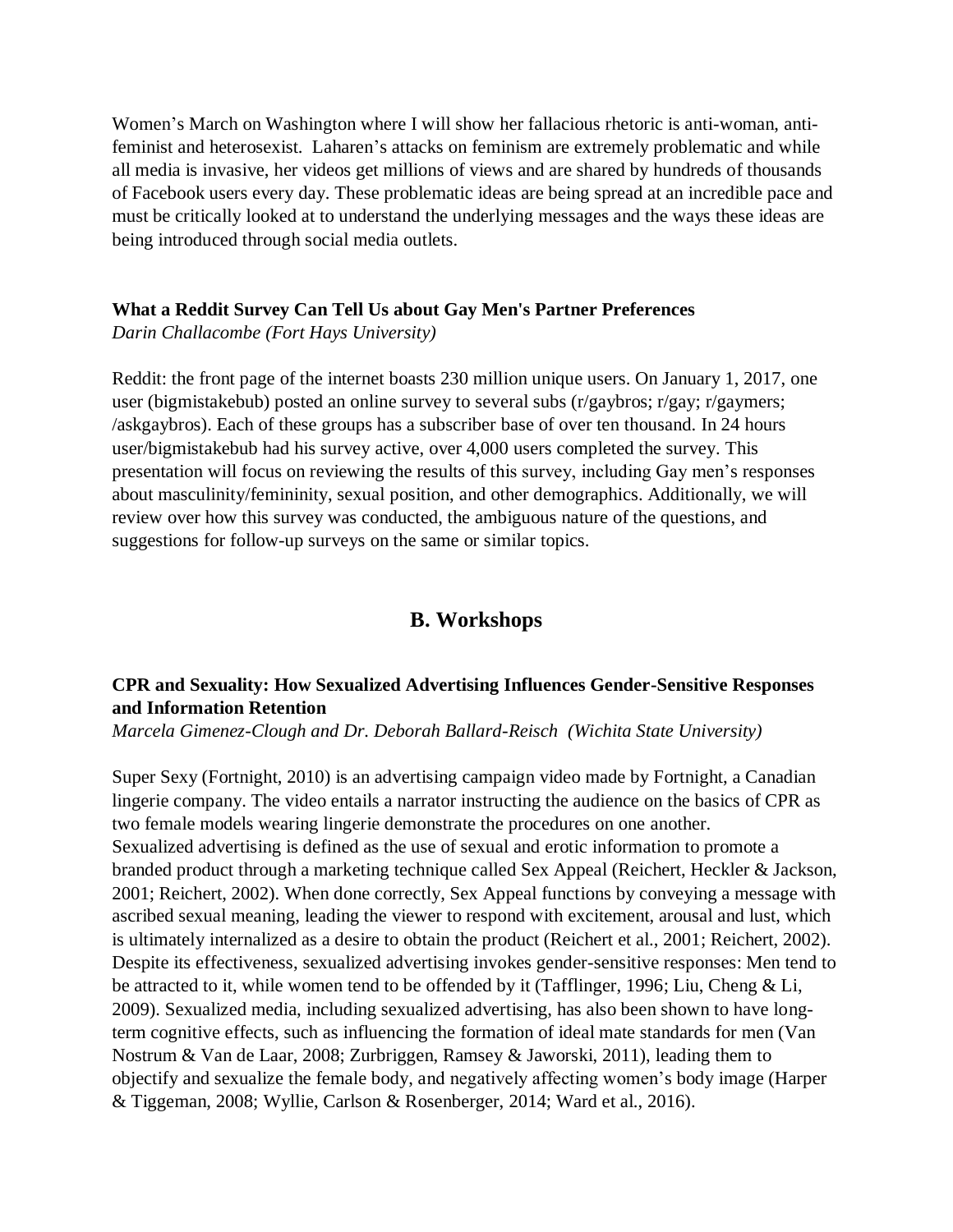By introducing sexualized advertising and exposing the aforementioned video, this workshop aims to engage with the audience in an interactive discussion regarding the influence of gender on emotional and cognitive responses. Furthermore, this workshop aims to explore how information retention (in this case, about the basics of CPR demonstrated in the video) differs by gender.

# **Sex, Alcohol, and Gender: Students' Personal Guidelines about Combining Sex and Alcohol**

*Sarah King, Brittany Brower, Daniel Whedon, and Charlene Muehlenhard (University of Kansas)*

In 2013, two students at Occidental College had mutually initiated sex while both were extremely intoxicated. A week later, Jane filed a complaint against John; he was subsequently expelled for having sex with Jane while she was incapacitated. John then sued the College, alleging that John is being expelled because he is male; Jane Doe is not because she is female.

Many college students combine alcohol and sexual activity. The purpose of this study is to explore students' personal guidelines and thoughts about university guidelines regarding combining alcohol and sexual activity.

METHOD: Undergraduate students from introductory psychology classes completed an online survey. They were asked if they had ever engaged in sexual activity when they and/or their partner have been drinking, what their PERSONAL GUIDELINES were for engaging in sexual activity when they and/or their partner have been drinking, and what they thought UNIVERSITY GUIDELINES should be for such situations. We currently have data from 94 respondents; data collection is continuing.

RESULTS: Among respondents who reported experience with alcohol and with sexual activity, 78% reported having engaged in sexual activity when they and/or their partner were drinking (67% of the entire sample). Using thematic analysis, we are identifying themes in respondents' qualitative responses. Some respondents endorsed different standards for women and men; others endorsed gender-neutral standards. Some endorsed university guidelines inconsistent with their personal guidelines. Some thought the university should not get involved; some thought the university should prohibit sex when drinking; some suggested more nuanced recommendations; some reported being unsure.

CONCLUSION: This study will help us understand how college students think about combining sex and alcohol and whose responsibility it is to obtain consent as a function of gender and level of intoxication. This study might inform future educational programs and university policies.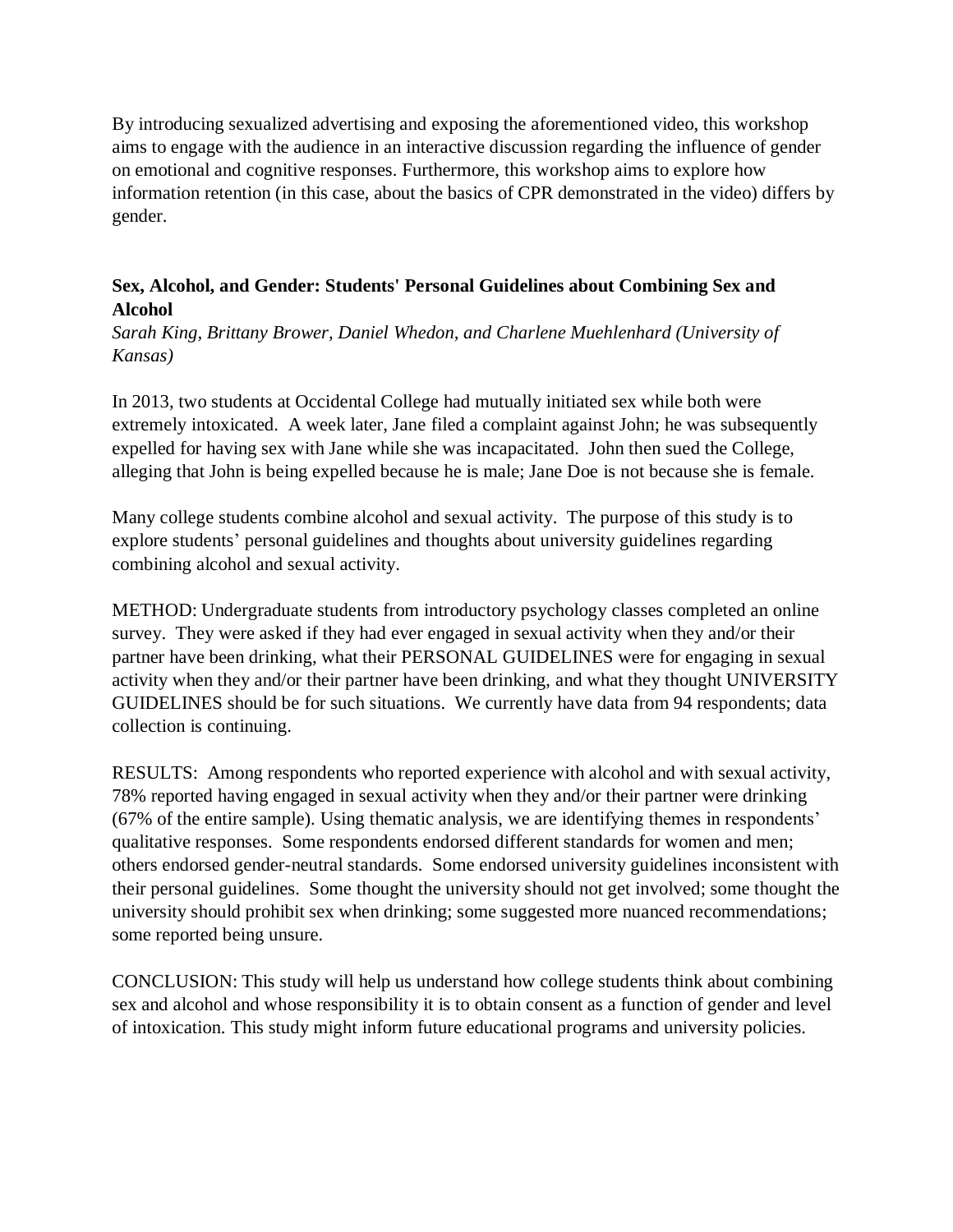# **C. Workshop**

#### **The Impact of Our Journey**

*Pamaline King-Burns (Sedgwick County Division of Health)*

Women of color tend to experience disparate health outcomes, such as infant mortality, which are impacted by circumstances sometimes beyond their control. Known as social determinants of health, which include the environment, genetics, SES and distribution of resources these factors can be modified to improve women's health.

This workshop will define Social Determinants of Health (SDHs) and discuss the relationships between social determinants of health and their impact on the health status of women, particularly African American women in Sedgwick County, KS.

| Session 4   |
|-------------|
| $2:30-3:45$ |

# *A. Gendered Pathways to Health*

# **The Ecological Perspective of Hidden Barriers: How Health-Related Stereotype Threats affects LGBTQ Populations**

*Deborah Ojeda-Leitner (Wichita State University)*

Stereotype threats have been documented to have a significant impact on an individual's behavior. Recently, the literature suggests that stereotype threats could be a factor for barriers in the healthcare setting. This presentation explores the potential impact of health-related stereotype threats among the LGBTQ community in health care settings. An online survey was disseminated nationally to gather the viewpoints and experiences of the LGBTQ community about their interactions with health care providers. The survey consisted of demographic questions, the Health-Related Stereotype Threats Scale, Fear of Physician Scale, items from Short-Form Health Survey (SF-36), Positive and Negative Affect Schedule (PANAS), and openended questions about their healthcare experience. The presentation will explain how stereotype threats can negatively affect communication between a patient and their provider and patients' mental health from an ecological perspective. Recommendations and future implications will be discussed.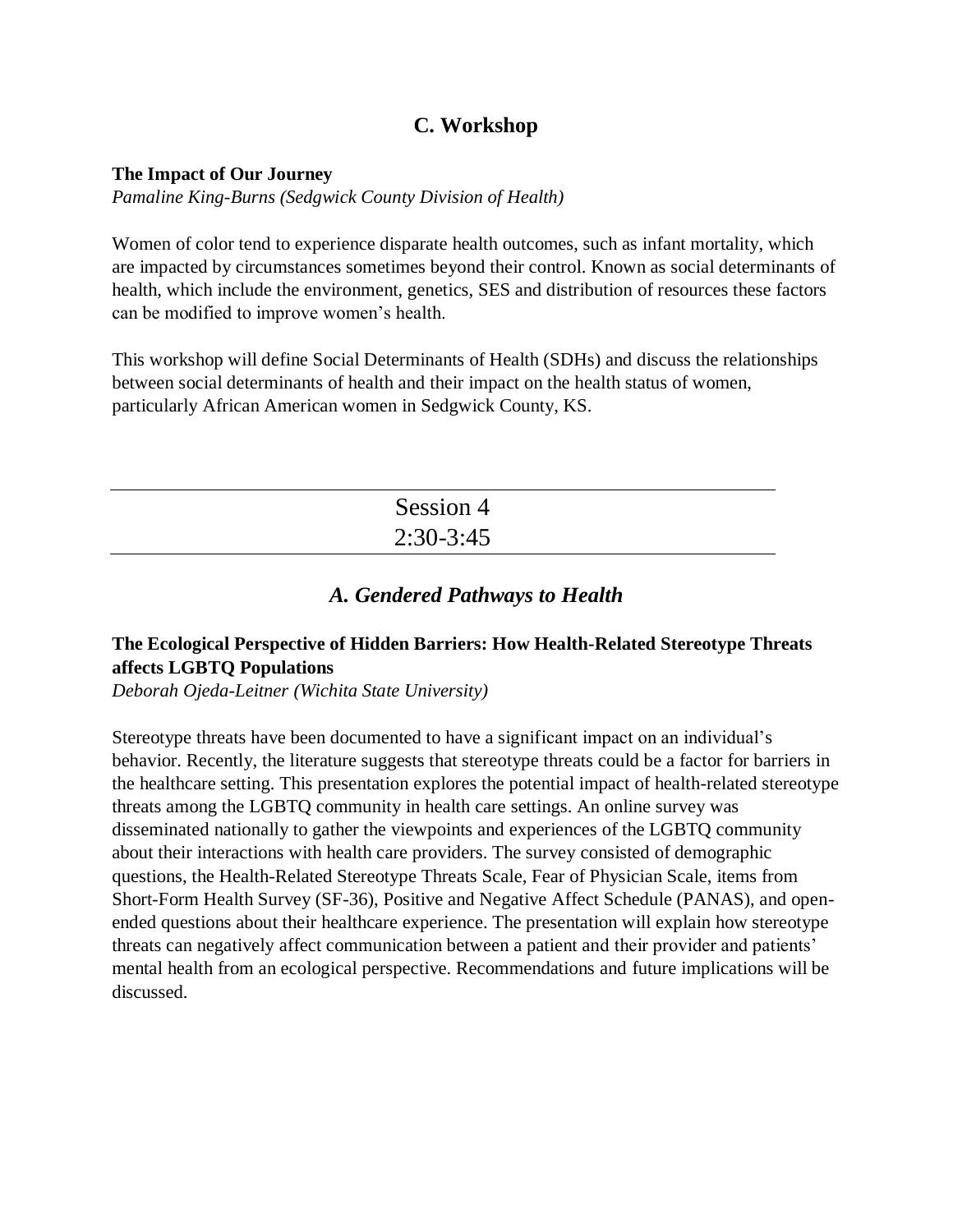# **Exploitation of the Chronically Ill and Disabled: Effects of Pharmaceutical Dependence on Single Mothers**

*Ty Dowdy (Kansas State University)*

Over the past few decades the pharmaceutical industry has begun ramping up their focus on financial gain and as a result, individuals and families who are pharmaceutically dependent have suffered. This essay will focus on how single mothers who have pharmaceutically dependent children with chronic illnesses and/or disabilities have been physically, financially, and emotionally damaged by this trend. After exploring the personal narratives, chat rooms, and support group forums of women and other parents who have lived experience with this situation, I have discovered a clear oversight in research on this topic. This project is intended to fill the gap of research that often excludes this group of people when considering the effects of rising pharmaceutical costs. I argue that not only is there financial damage but additionally, as a result of the economic suffering, there is are severe physical and mental side effects. As a result, this creates a situation that reduces the mother's ability to provide for their child or children and themselves. I conclude by addressing possible ways to improve upon these issues that avoid placing all the responsibility on the pharmaceutical industry. Instead I propose solutions that also involve the state and federal regulatory systems as well as local governing agencies who are intended to be the responsible parties in protecting the welfare of the consumers.

# **Clitoral Stimulation during Penile Vaginal Intercourse: A Phenomenological Study of Female and Male Experiences**

*Angela Towne (Kansas State University)*

Many females participate in penile vaginal intercourse (PVI), but do not receive the clitoral stimulation needed to orgasm as desired. Fifteen women who require clitoral stimulation in order to orgasm described how they acquired orgasmic clitoral stimulation during PVI. Female participants also provided survey data on anatomical features of their vulvas and areas of sensitivity. Four male partners were interviewed and their data is included when relevant to the women's experiences. Surveys showed great variation in pleasure sensations along the vulva, which affected clitoral stimulation. Participants revealed a sexual development process where the cultural history of prioritizing the vagina, gendering desire and pleasure as masculine, and ignoring the clitoris, created early obstacles to PVI orgasm. Twelve out of 15 women learned masturbatory orgasm prior to PVI orgasm. Masturbatory experiences helped participants conceptualize the sexual body to include the clitoris, learn effective stimulation techniques, and practice psychological immersion in sexual response. Unique clitoral stimulation preferences were then communicated to partners or utilized by women during PVI. Orgasmic stimulation was achieved during PVI by either stimulating the clitoris on the man's body with intentional pressure and movement, or by creating space around the clitoris where preferred stimulation could occur. Understanding that one's preferred stimulation technique is likely different and nuanced from others may be key to effective partner communication. Along with effective stimulation, interpersonal relationship factors and participants' strategies of erotic engagement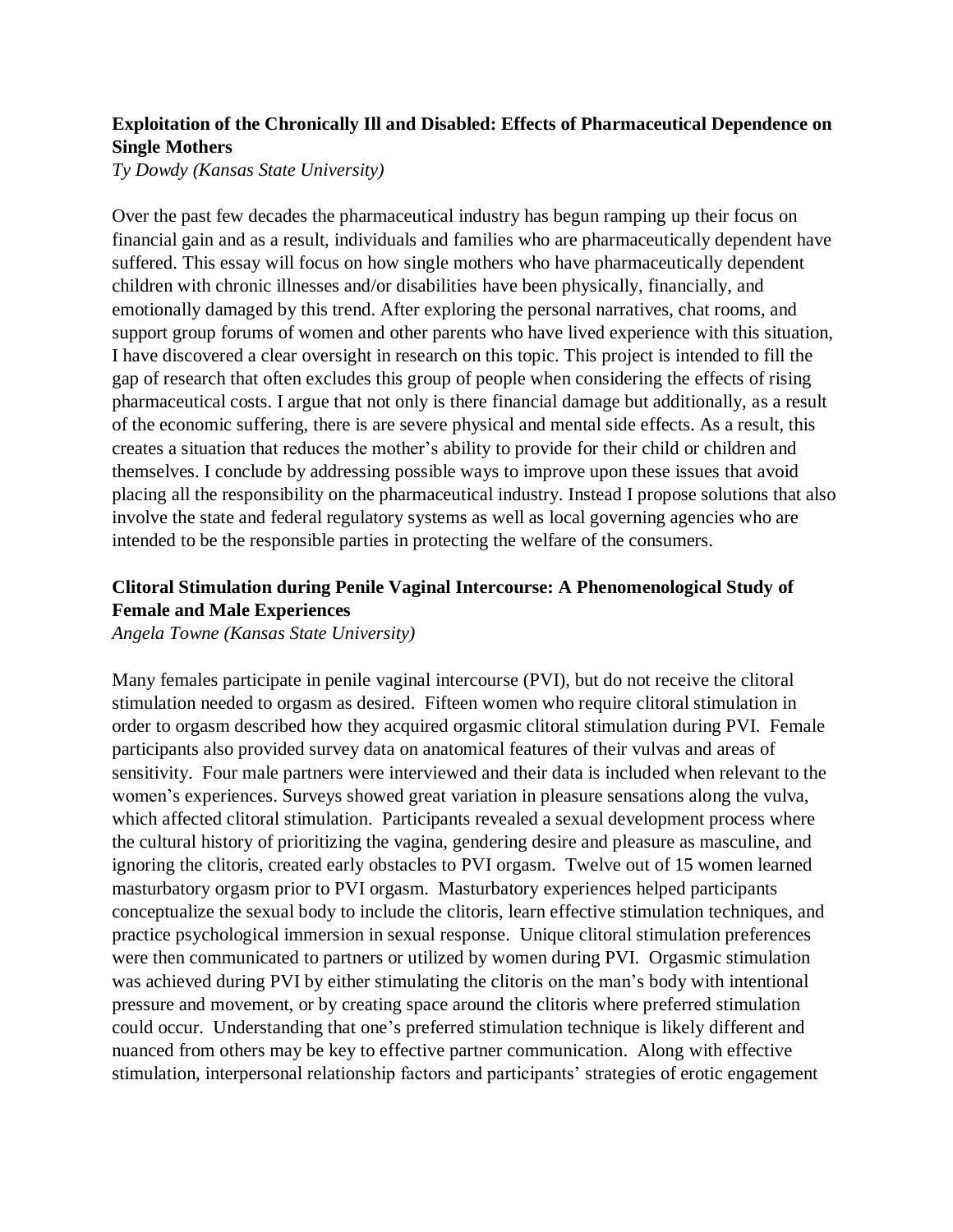with a partner were important influences affecting the phenomenon of PVI with clitoral stimulation to female orgasm.

# *B. Social Justice Advocacy*

# **Suppressed by Shame: Structural Impediments to Kenyan Girls' Education**

*Gabrielle Buckner (University of Kansas)*

The research question looks at how Zero Stains Initiative, a non-profit aimed at assisting menstrual hygiene management, and their dispersal of sanitary products affect a Kenyan girl's education. Kenyan girls receiving aid for menstruation may directly correlate with higher attendance rates in school. This project will use feminist theory to understand how patriarchal societal structures can suppress the female voice by disregarding men and women's different needs. Without supporting women's issues, such as menstruation, androcentric policies may not take women's issues into account and create gender inequity. The project will use qualitative interviews with Kenyan schoolgirls from the Busia County Region to capture perspectives on cultural expectations regarding menstruation and ask how Zero Stains Initiative's sanitary products have affected their lives. Qualitative comparative analysis will be used to identify if the new component of Zero Stains yields a different outcome that keeps a girl in school during menstruation. In addition, qualitative comparative analysis can track trending factors that consistently result in a girl's absence from school during menstruation. The project theorizes cultural stigmas and a lack of sanitary products stack the odds against Kenyan girls who desire an education. By implementing initiatives intended to help menstruating girls, such as Zero Stains, I hypothesize that Kenyan girls will be better equipped to stay in school. Thus, with nonprofit initiatives bringing menstrual issues to the surface, menstruation may not continue to serve as a non-existent problem by patriarchal governments.

# **They don't come for a Social Justice Narrative: Drag Queens of Central Kansas as Social Justice Advocates and Civic Leaders**

*Jakki Forester (Kansas State University)*

Drag queens of central Kansas use their positionality as civic leaders to promote and advocate for social justice and long-term, positive social change within their own communities and surrounding areas. The communities these drag performers are a part of are predominantly located within rural areas of Kansas, as well as juxtaposed next to a socio-political climate that is increasingly more hostile and violent toward them. The drag performers a part of this research use their notoriety to gather large audiences to raise awareness about social inequities the queer community experiences, as well as raise money for local queer organizations within these communities. Over the past more than four years researching the drag community in central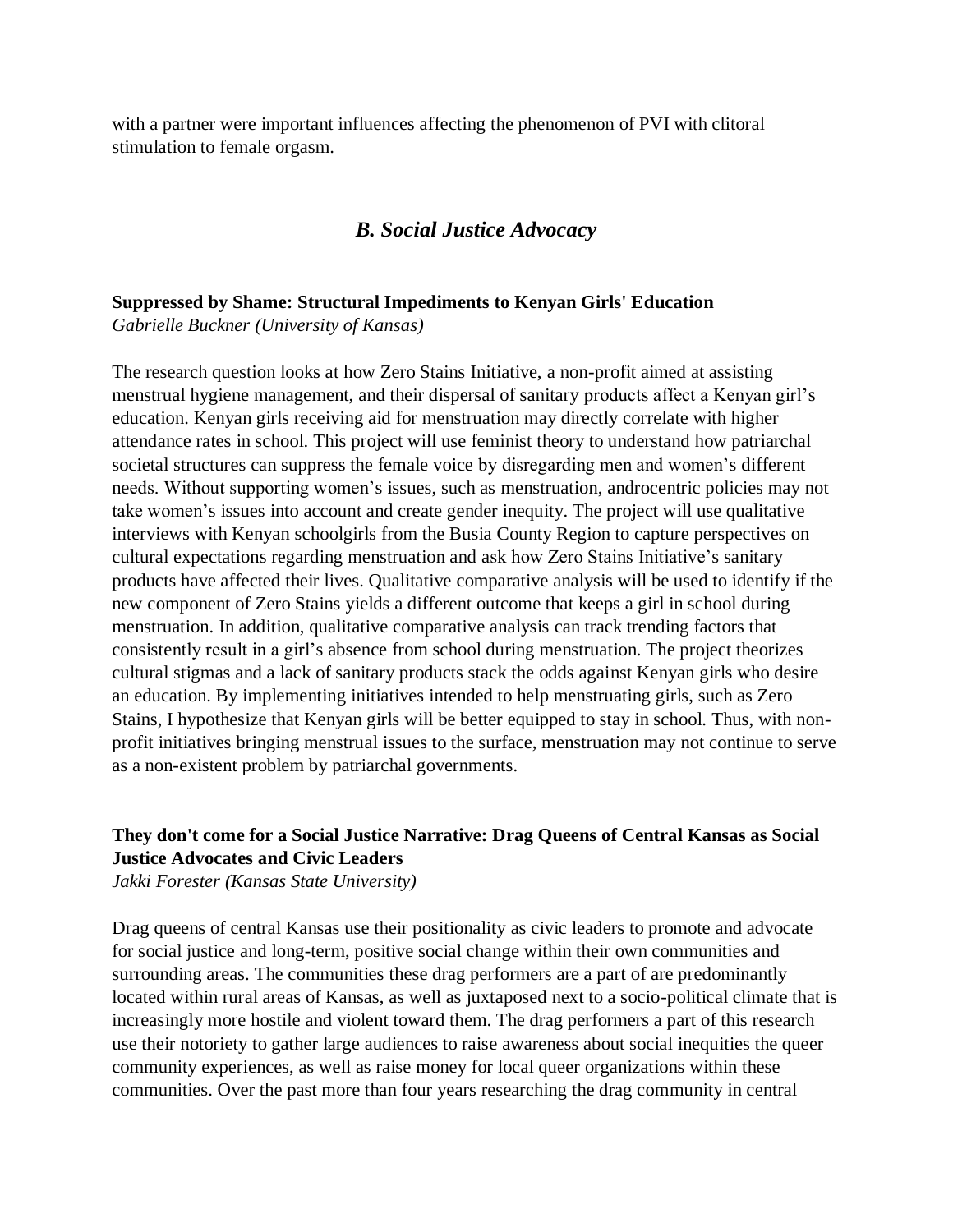Kansas, which is defined as the cities of Junction City, Manhattan, Topeka, and Lawrence, I have used multiple qualitative research methods, including participant action research, photography, and multiple interviewing techniques, that strive to decolonize the research process. These drag performers have facilitated the creation and sustainment of temporary safe spaces for the queer community within the larger communities. They have also used their positionality as civic leaders to have also created long-term, positive social change through fundraisers and advocacy about issues affecting the queer community including awareness of HIV/AIDS, same-sex marriage, and inclusive city ordinances. Although these performers are not "typical" civic leaders, they all strive to and have created long-term, positive social change within their own communities and the larger society.

#### **Transgender Identity Milestones and Educational Attainment**

*Jennifer Pearson (Wichita State University), Lindsey Wilkinson (Portland State University) and Hui Liu (Michigan State University)*

Adolescence is a difficult life stage in which to navigate a transgender identity and plays a key role in shaping educational trajectories. While transgender-related stigma and victimization within secondary schools persists, the social climate in which transgender students navigate their identity has changed over time. Analyzing data from the National Transgender Discrimination Survey, a sample of transgender adults, we address the following research questions: 1) Is the timing of transgender identity milestones associated with educational attainment?; 2) Does this association vary by birth cohort? We find that those who first experienced transgender identity milestones in adolescence report lower educational attainment than those who first experienced these milestones in childhood or adulthood. This association is larger among more recent birth cohorts, which points to the adolescent years as a particularly difficult time to navigate a transgender identity, even in the midst of increased transgender awareness and resources within schools and society.

# *C. Workshop*

#### **The Prevalence of Sexual Assault among College Students: Evaluating the One-in-Five Statistic**

*Charlene Muehlenhard, Zoë Peterson, Terry Humphreys, and Kristen Jozkowski (University of Kansas)*

There is a frequently cited, but heavily debated, claim that one in five college women will be sexually assaulted while in college. Does research support this statistic? Is the sexual assault of college women more prevalent now than in past decades? Are college students at higher risk than nonstudents? In this workshop, we will address these questions. This workshop will include the following components: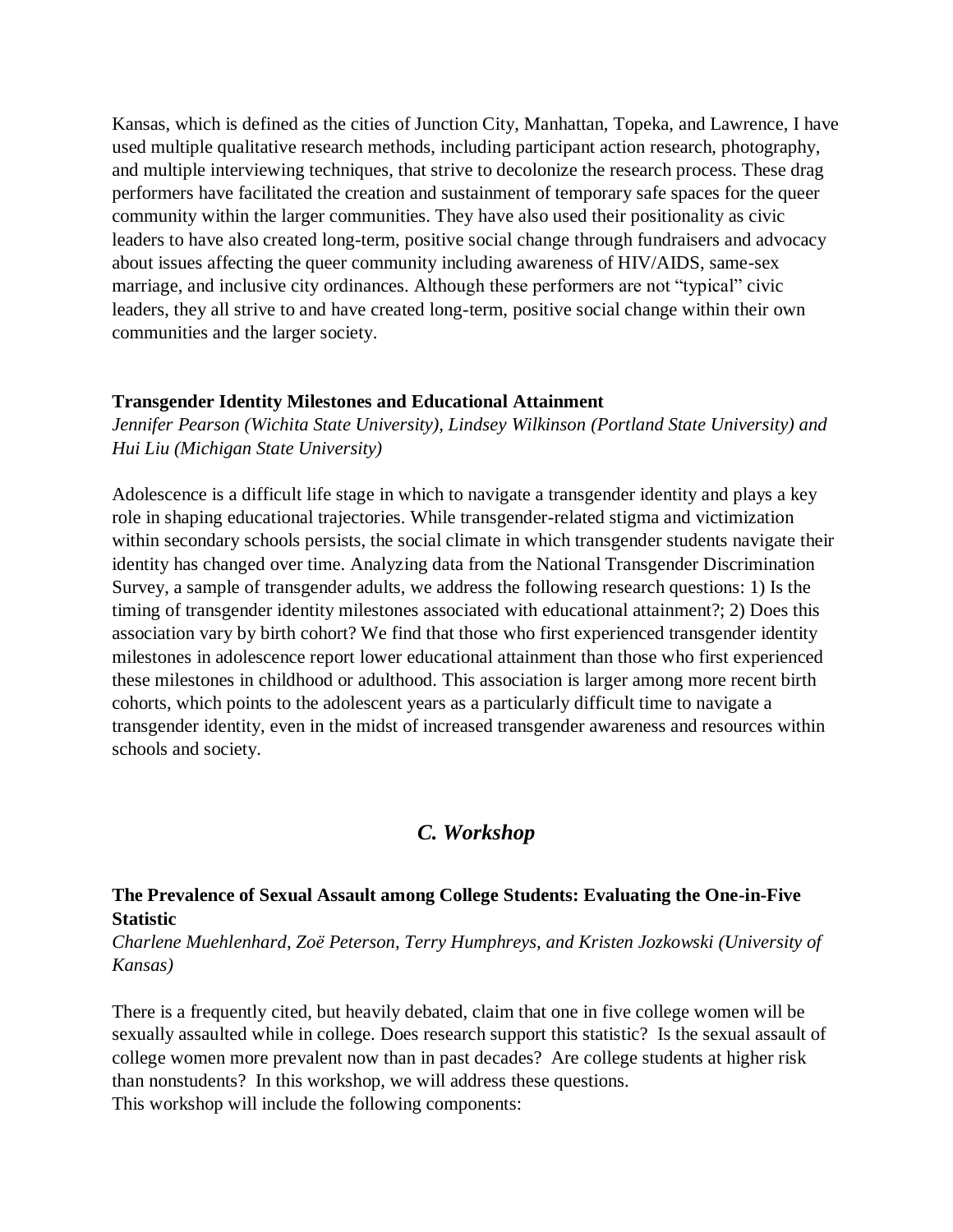- illustrations of how this statistic has been represented and misrepresented in the media;
- a discussion of how sexual assault is or should be defined (e.g., What sexual acts and types of coercion should count? Should attempted sexual assault be included in this statistic?);
- a discussion of the methods used in the best available studies (the 2007 Campus Sexual Assault Study, the 2011 Historically Black College and University Campus Sexual Assault Study, the 2015 Association of American Universities Campus Climate Survey, and the 2016 Campus Climate Survey Validation Study); and
- the results of these studies.

If time allows, the workshop will include

- a review of studies that some critics have cited as debunking the one-in-five statistic (e.g., National Crime Victimization Survey, Uniform Crime Reports) and the problems with these studies;
- a comparison of RECENT prevalence rates with prevalence rates from PAST DECADES (the 1950s and 1980s);
- a comparison of prevalence rates for students and nonstudents; and
- a discussion of the implications of this statistic and the reasons for the controversy.